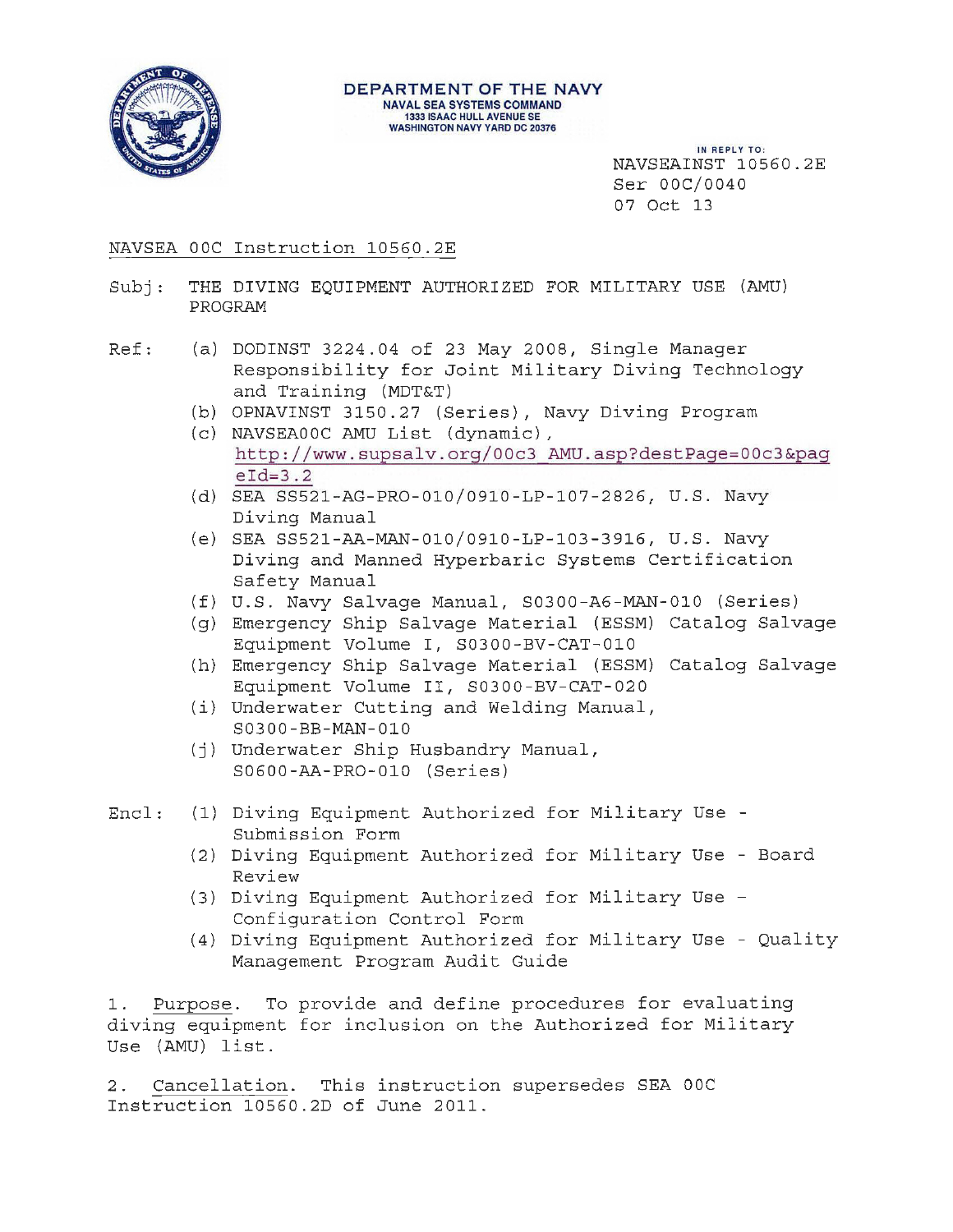3. Scope. This instruction applies to equipment for all U.S. Navy and other Department of Defense diving commands falling within the scope of reference (b) .

4. Background. Reference (a) designates the Secretary of the Navy as the Department of Defense (DoD) executive manager for Joint Military Diving Technology and Training (MDT&T). Reference (b) requires the Office of the Director of Ocean Engineering, Supervisor of Salvage and Diving, NAVSEA OOC, to prepare and publish a list of diving equipment Authorized for Military Use (AMU) .

AMU equipment should not be confused with NAVSEA Certified Diving Life Support or Manned Hyperbaric Systems. Diving System Certification is described in reference (e) , and is a formal process consisting of an independent technical review by the System Certification Authority (SCA), NAVSEA OOC4. Certified diving systems are defined as diver life support systems that consist of a breathing gas source and a means of delivery of the gas to the diver and all manned hyperbaric systems. In accordance with reference (b) , diving systems, manned hyperbaric systems, diving equipment, and tools used in diving may only be used if certified, approved via AMU process, or issued a waiver by the CNO.

5. Policy. The AMU List addresses two basic categories of diving equipment:

a. Category I: Life Support Diving Equipment - Category I equipment provides a safe, controlled environment for a diver by satisfying the life support requirements of the intended diving operation (e.g. SCUBA regulators, life preservers, SCUBA manifolds and tanks, SCUBA/special service full face masks,  $compressors, CO<sub>2</sub> scrubbers, decompression computers, gas and$ atmosphere monitors used to ensure that breathing media is safe, etc) .

b. Category II: Non-Life Support Diving Equipment - Category II equipment enhances the mission capability and is not essential for diver life support (e.g. fins, masks, snorkels, weight belts, wet/dry/hot water suits, SCUBA depth gauges, diver's knives, tools, etc.). Category II equipment may exhibit inherent attributes that are hazardous to a diver (e.g. explosive-actuated tools, electrical equipment operating above 7.5 VAC or 30 VDC, low mu EOD items, special purpose dry suits, diver heating equipment, etc.).

Reference (c) provides a list of approved diving equipment which has undergone technical design reviews to ensure that it meets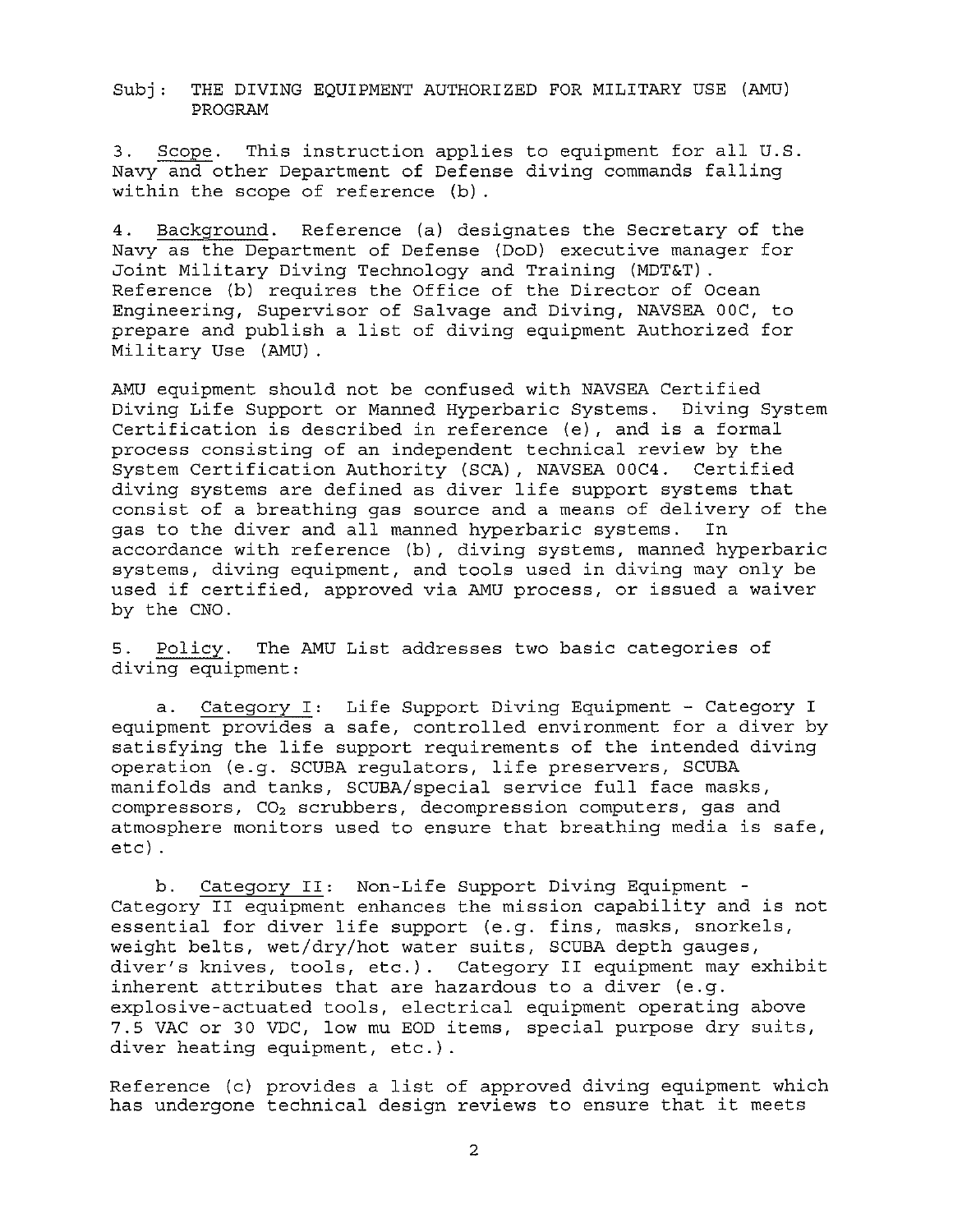Navy diver safety standards and Fleet operating requirements. Reference (c) is considered a living document that is routinely edited and updated as required.

The Diving Programs Director (OOC3) , in his capacity as the Diving Technical Warrant Holder, is responsible for setting technical standards and ensuring safe and reliable operations. As such, SEA OOC3 approves or disapproves equipment for inclusion on the AMU list based on the recommendation of the Supervisor of Diving (OOC3B), the AMU Board, and his/her own engineering knowledge and experience.

The Supervisor of Diving (OOC3B) is designated as a permanent member of all AMU Boards. They hold a unique place in the AMU process due to their extensive operational experience and knowledge of policy. The AMU Program Manager shall provide the recommendation of the AMU board to the Supervisor of Diving (OOC3B). The Supervisor of Diving (OOC3B) shall then submit the AMU package, AMU Board recommendation and their recommendation to the Diving Programs Director (OOC3). The Supervisor of Diving's (OOC3B) recommendation does not need to match the AMU Board's recommendation. If it does not match the AMU board's recommendation, a written document shall be provided explaining the discrepancy. This document shall be kept as part of the permanent AMU package.

Medical equipment used in hyperbaric chambers shall be included on the AMU list. Where authorizations for such items are restricted to a specific command or medical personnel, this will be stated in the notes section of the AMU list. These items are reviewed via the AMU process and approved by the Diving Programs Director (00C3) following all processes described herein. A NAVSEA Diving Medical Officer (OOCM) or civilian equivalent (OOCN) shall be a member of any AMU Board involving medical equipment or devices.

In order to ensure the safety and adequacy of Category II equipment cited in references (f) through (j) and other similar SEA OOC technical publications, SEA OOC Division Directors must notify the AMU Program Manager whenever the revision of any SEA OOC publication would result in the introduction of new or modified equipment that will be diver operated. It is the responsibility of all NAVSEA OOC Program Managers and Division Directors to ensure that equipment listed in these publications is subjected to the AMU approval process as outlined in this instruction and approved by SEA 00C3 prior to issuance of any new publication.

The secure SUPSALV website (https: //secure.supsalv.org) is Common Access Card (CAC) enabled and lists the latest AMU updates, as well as the link for providing feedback to the AMU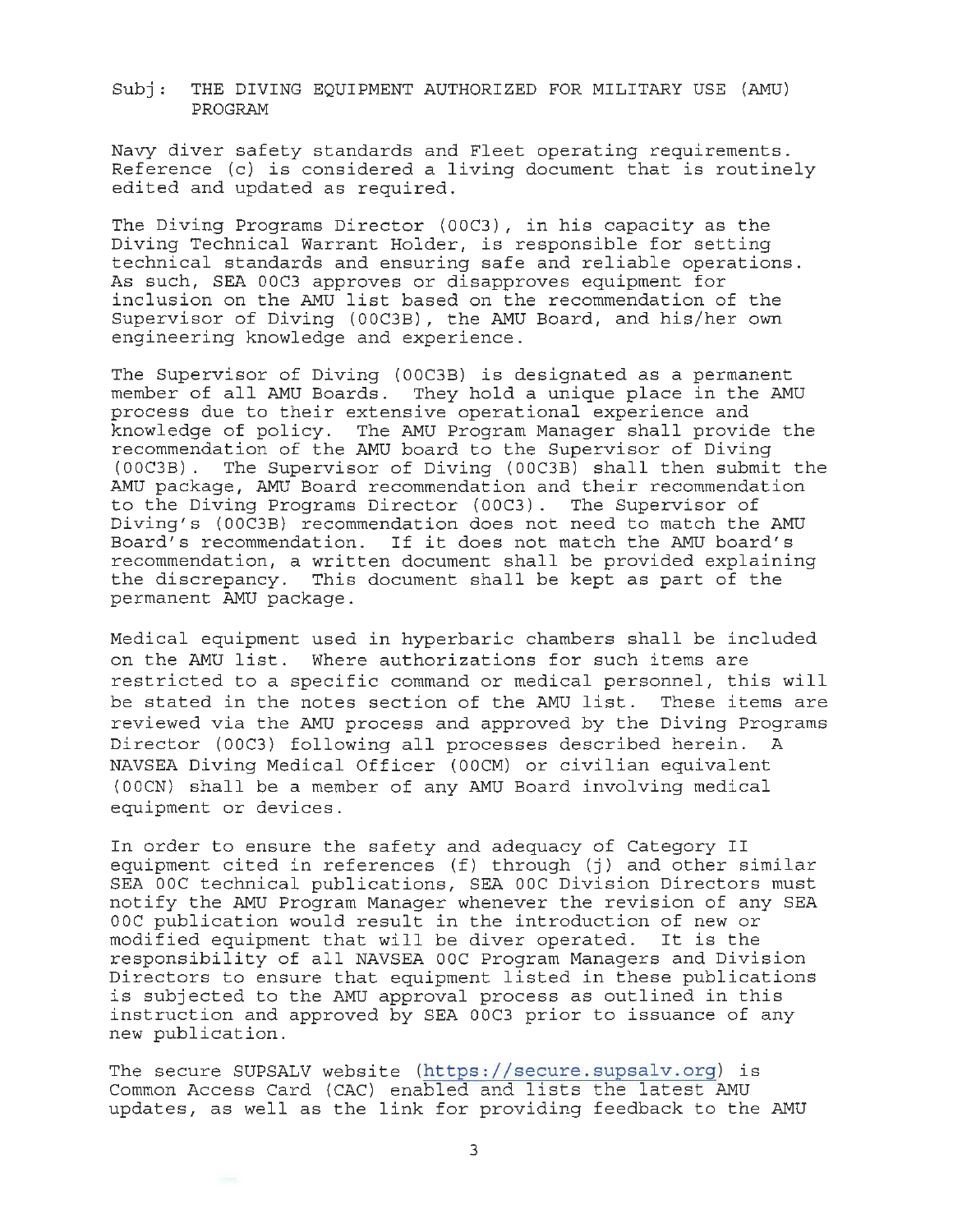Program Manager. A consolidated list in PDF format is updated periodically on the SUPSALV website (www.supsalv.org), whenever updates are made on the secure website. AMU equipment designated for specific commands or operational scenarios shall be so annotated on the AMU List (e.g. environmental, depth, temperature, pressure limitations, EOD use only, SPECWAR use only, saturation diving use only, etc.).

6. AMU Process. Prior to authorization for use, all Category I items are required to undergo a formal technical review process, consisting of a tabletop design review by the AMU Board and any required testing and evaluation. At the discretion of the AMU Board/ some Category II items may require a formal technical review due to attributes that may pose hazards to the diver. Not all Category II items require formal technical design reviews or testing if they, by nature, are considered nonhazardous to the diver. This determination shall be made by the AMU Program Manager in consultation with AMU Board members when appropriate. If any AMU Board Member requests a formal review of a piece of equipment, this request shall be granted and a full technical evaluation shall be conducted.

An AMU board will be designated by the AMU Program Manager for each piece of equipment submitted for approval. All boards will consist of at least one representative from the Diving Programs Division (OOC3) and one representative from the Diving Certification Division (OOC4). The Supervisor of Diving is considered a board member for all equipment submitted. The OOC3 representative must be in addition to the Supervisor of Diving. Other representatives shall be chosen based on their experience with the type of equipment being evaluated (e.g. OOCM for medical devices or 00C5 for UWSH tools).

The AMU Board draws upon the professional knowledge and specialized skills of a diverse group of personnel to evaluate the environmental, safety, and health risks associated with a piece of equipment. In addition they will evaluate the mission and cost effectiveness of the equipment if this is determined to be appropriate. The AMU Board shall meet quarterly to review new equipment that is sponsored for inclusion on the AMU List and to maintain configuration management of equipment currently on the AMU List. The AMU Program Manager shall promulgate an agenda for the quarterly AMU Board Meeting to the AMU Board members, SEA 00C2, SEA 00C3, SEA 00C4, SEA 00C5, SEA 00CM and any other applicable participants. The agenda may be prioritized to meet operational needs or modified as otherwise appropriate.

4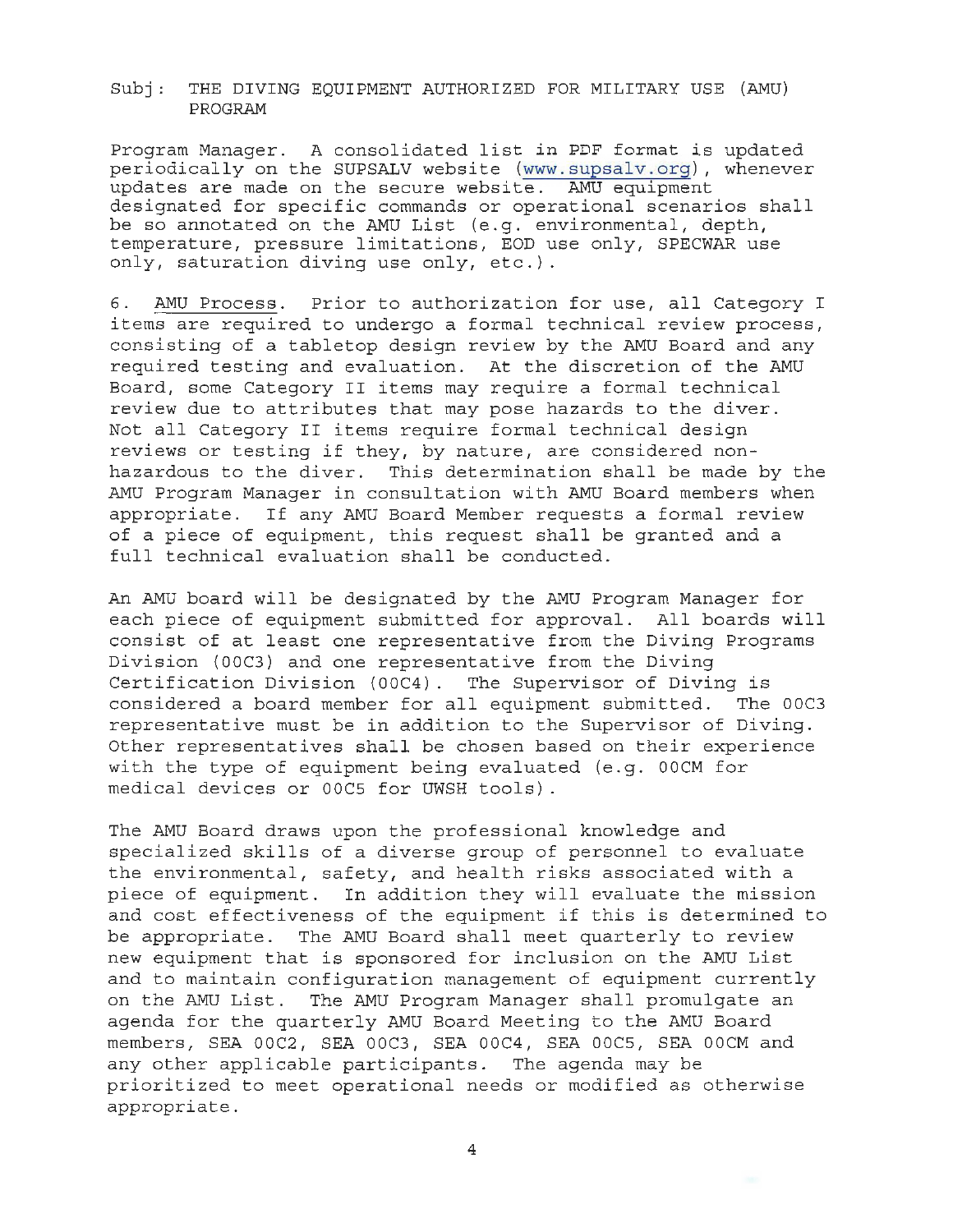The AMU Board recommends action to OOC3B based on reviews of the documentation within, appended to, or referenced in the AMU Submission Form and AMU Board Review, Enclosures (1) and (2) respectively. Following the review of all information by the AMU Board, each board member shall record their recommendation on enclosure (2) . The Supervisor of Diving (OOC3B) shall sign after the other board members. The Diving Programs Director (OOC3) will receive the completed package and will make the final decision. This decision shall be documented on enclosure (2) . Enclosure (2) is the record of AMU Board discussions and serves as the documentation for all AMU Board recommendations and actions. The AMU Board reviews are scheduled by the AMU Program Manager throughout the year and also occur via the quarterly AMU Board Meeting. The AMU Board may be comprised of the equipment's sponsor, representatives from the NAVSEA OOC technical codes, Fleet or program office representatives and other members as designated by AMU Program Manager. A schematic of the approval process is shown in figure 1 below.

The AMU Program Manager is required to provide formal minutes of each AMU Board Meeting to the AMU Board Members no more than 5 days after the meeting. These minutes will document submissions to the Board, completion of previously directed requirements, corrective actions taken on equipment discrepancies, and a plan of action for sponsored items. AMU Board Members have 5 calendar days from the date of the publication of the meeting minutes to request modification to the meeting minutes.

The AMU Program is designed to be open and visible to the U.S. military diving community, including any applicable operational (e.g. Fleet activities, command dive lockers, shipyard and repair facilities, etc.) and technical organizations that support the military (e.g. NAVSEA, Navy Experimental Diving Unit, etc.). When possible, representatives from these activities may attend the AMU Board Meetings for items they have sponsored or for items under their cognizance.

Equipment can be proposed for AMU evaluation by a variety of methods. Action items from various conferences, program office tasking(s), NEDU/NAVSEA internal memoranda, and command originated requests are all valid methods of requesting AMU equipment evaluation. Commands shall contact the AMU Program Manager to arrange for the AMU evaluation of diving equipment. Typically it is the sponsoring activities' responsibility to fund any formal testing that would be required based on initial review by the AMU Board.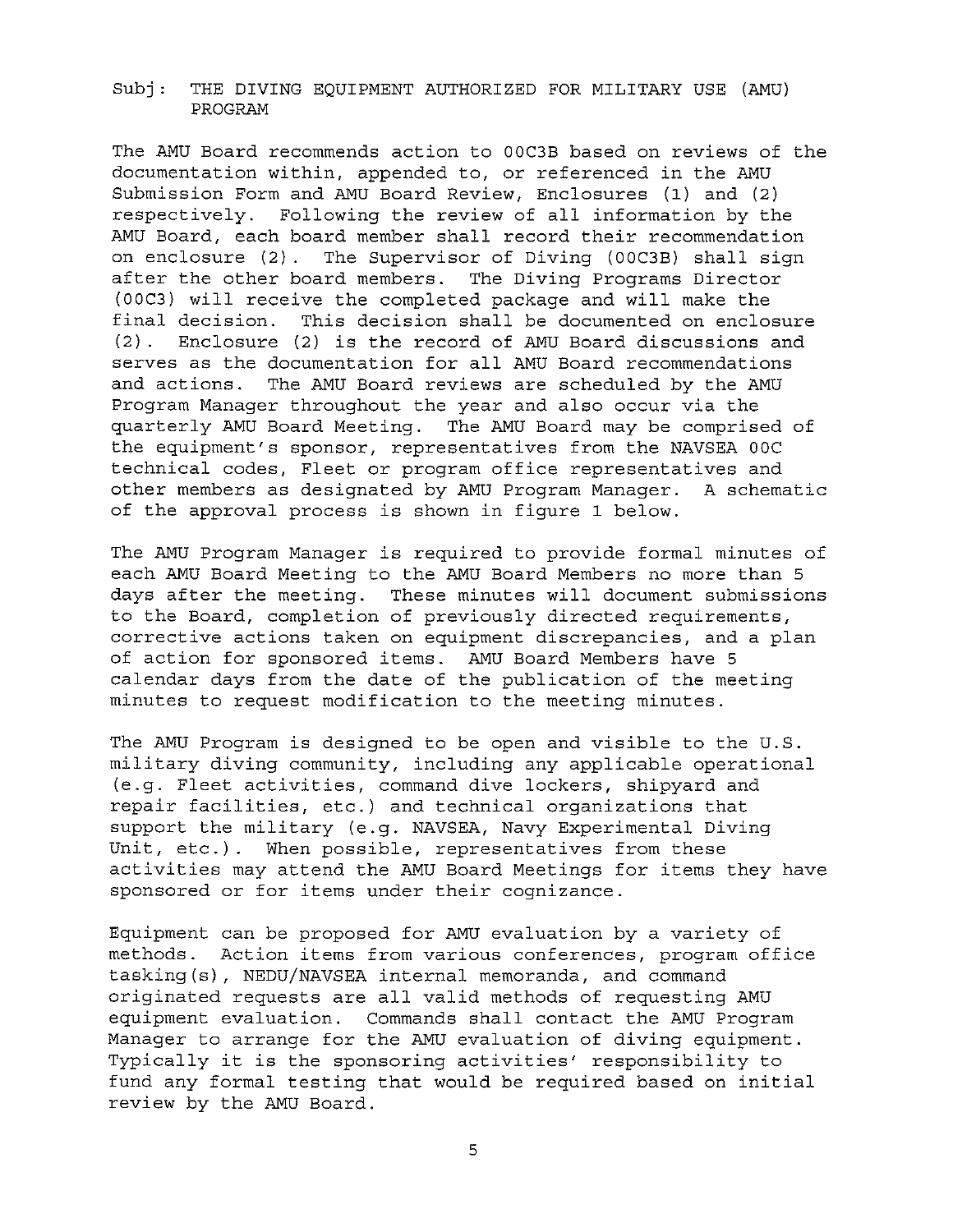Items on the AMU list are approved for use in the configuration for which they have been evaluated and/or tested. Enclosure (3) is provided as a method for the AMU Program Manager to ensure configuration control for those items that are not included in a NAVSEA approved Configuration Management Plan (CMP) .

As a matter of policy, NAVSEA does not accept requests by commercial vendors to test and evaluate equipment without appropriate endorsement by Fleet sponsors. NAVSEA OOC may selfsponsor items.

AMU Equipment Submittal · Equipment is submitted to **AMU Program** Manager by a "Spensor"

AMU Program<br>Manager review<br>and preparation • The AMU • The AMU<br>submittal is<br>reviewed by the<br>AMU Program<br>Manager (AMU<br>PM then works<br>with the<br>wint of Sponsor to with the<br>sponsor to<br>ensure all of the<br>required<br>information is<br>available for<br>AMU board<br>miaw

review.

### **AMU Board** Review · The AMU

**Bpoard** Members review the information provided and make recommendatio ns regarding the<br>adequacy of the equipment for inclusion on the AMU list.

#### Supervisor of Diving Recomendation • The Supervisor of Diving evaluates the AMU package and makes a recommendatio n to the Diving Programs Director as to the suitability of the equipment for inclusion on the AMU List.

Determination of<br>AMU Inclusion • The Diving Programs Director makes the final determination for inclusion of<br>the equipment<br>on the AMU list.

Final

**Figure 1: Basic AMU Process**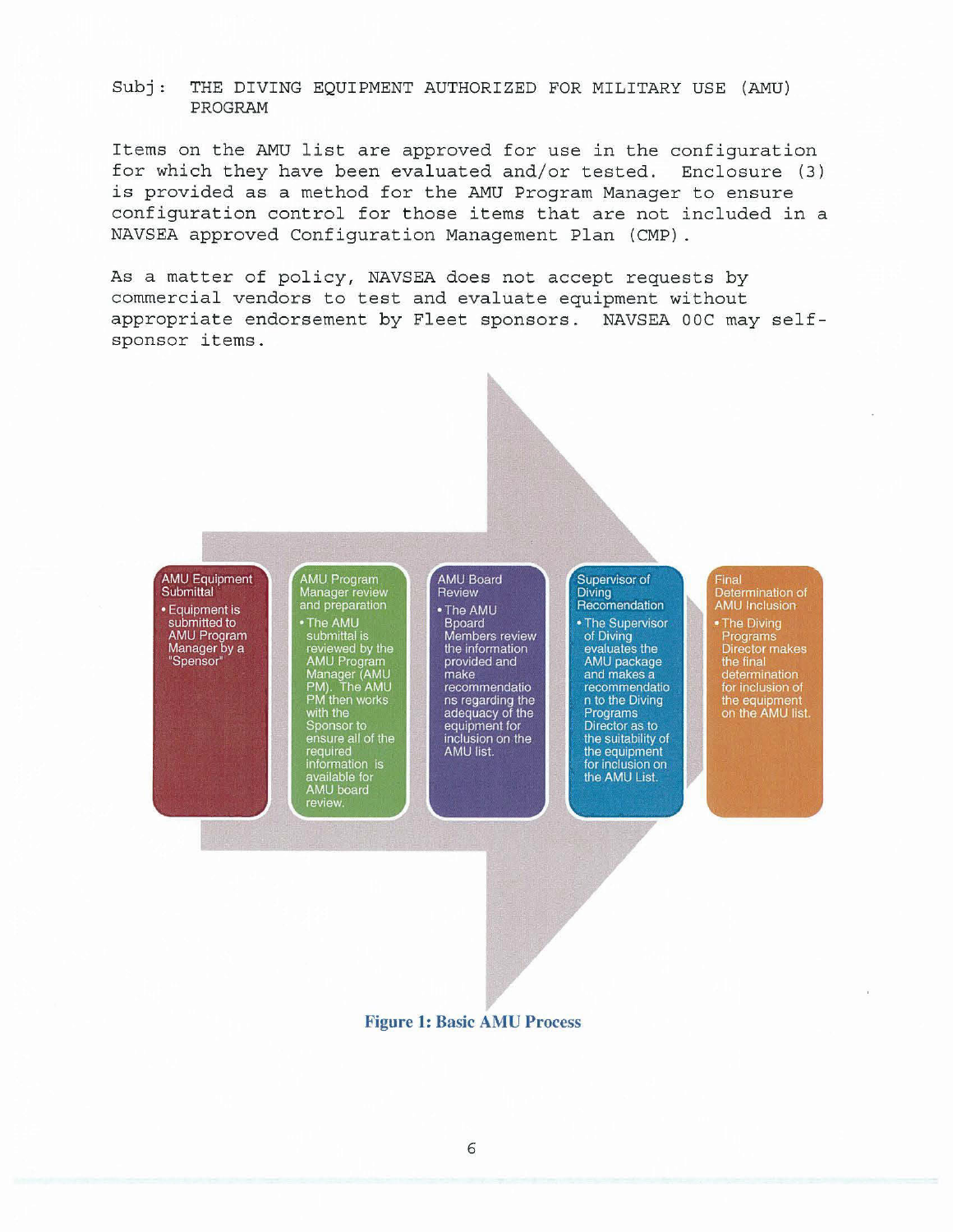7 . AMU Documentation. Enclosures (1) through (4) provide the description of the required documentation procedures for the AMU evaluation process.

a . Enclosure (1 ) *The Diving Equipment AMU Submission* Form provides the step-by-step procedures to sponsor and submit diving equipment for AMU evaluation. Enclosure (1) provides descriptive information about the candidate equipment, the operational requirements to justify inclusion on the AMU List, and documentation to support evaluation by the AMU Board. Enclosure (1) is completed by the Sponsor and submitted to the AMU Program Manager via email (OOC39@supsalv . org) or fax  $(202.781.4588)$ .

b. Enclosure (2): *The Diving Equipment AMU Board Review*  provides the step-by-step procedures for the review process of equipment sponsored for AMU inclusion. Enclosure (2) shall be used by the AMU Board to determine whether the operational needs and the technical documentation are sufficient to support the AMU approval of the sponsored equipment. The requirements for formal testing may also be established and final comments , recommendations and signatures shall be recorded. Enclosure (2) is completed by the AMU Board, AMU Program manager, Supervisor of Diving (NAVSEA OOC3B) and the Diving Programs Director (NAVSEA OOC3).

c. Enclosure (3): The Configuration Control Form provides a format to record the verification of existing AMU equipment configuration, operability, maintainability, and availability. The verification process may be completed for each Category I and 11 AMU item periodically as required by the AMU Program Manager or at the request of the user. The AMU Program Manager shall be responsible for educating equipment manufacturers on the need to notify NAVSEA ooc of any significant technical changes in AMU equipment as a means of configuration control . Enclosure (3) is completed by the AMU Program Manager.

If verification is incomplete due to the fault of manufacturer, OOC3 may order a suspension of AMU evaluations of future items from that manufacturer. Removing equipment from the AMU due to incomplete verification may not be feasible, if the removal would negatively impact command operations. However, removal of equipment shall occur if so warranted by unsatisfactory performance or incidents of unsafe operation.

Any unusual findings that require immediate Fleet notification shall be promulgated by release of a Diving Advisory. Follow-on action may be required, including Quality Assurance audits or site visits to manufacturers. The AMU process may need to be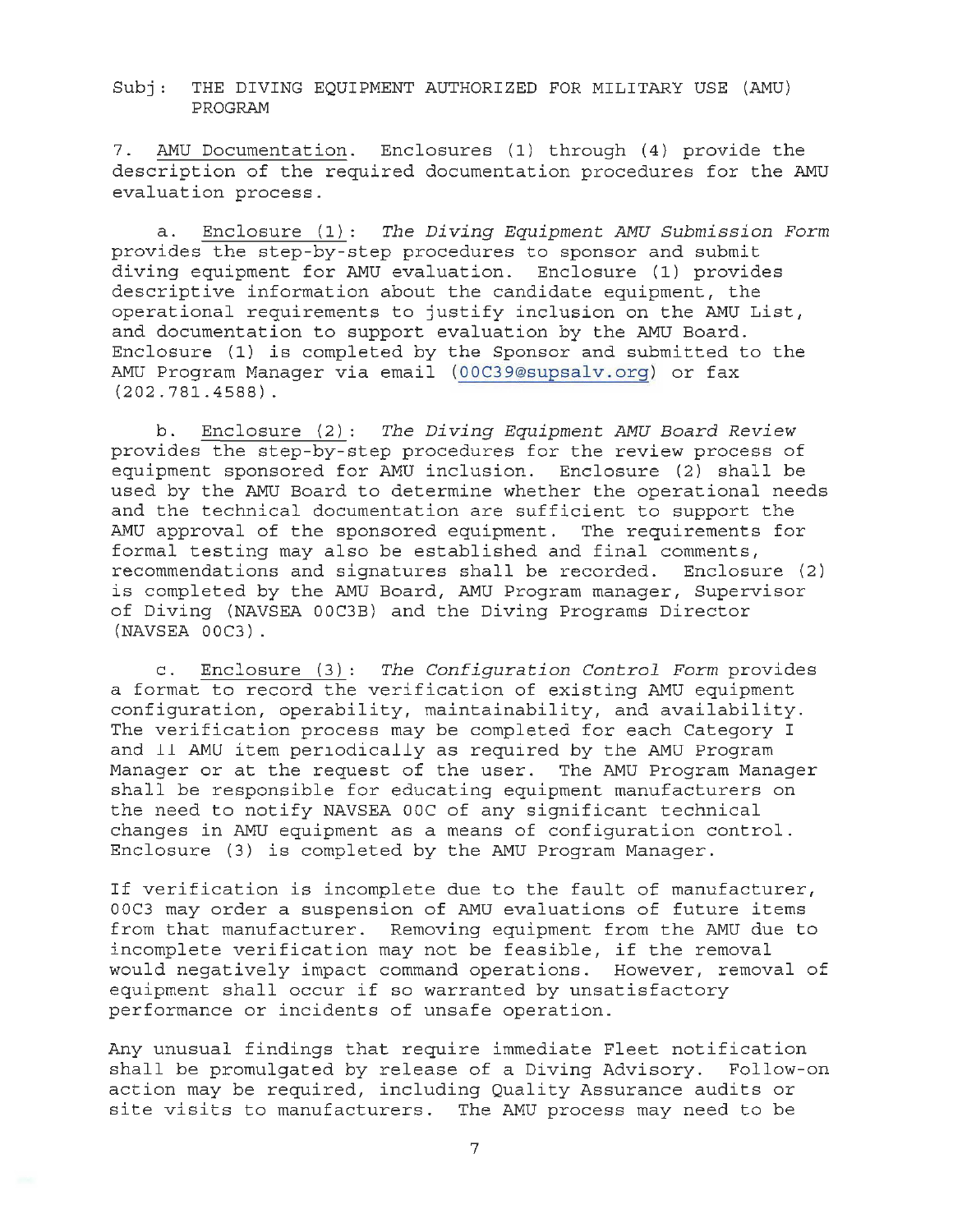repeated if equipment has undergone significant design changes without notification to the AMU Board.

d. Enclosure (4): *Diving Equipment Quality Management Program Audit Guide* shall be utilized to perform Quality Assurance Audits on manufacturers of AMU equipment in order to ensure that standards of quality are being met by the manufacturer. Quality Assurance should include the processes to regulate the quality of raw materials, assemblies, products & components, services and processes in relation to management, production and inspection. Quality Assurance Audits shall be performed on manufacturers of Category I equipment. Enclosure (4) is completed by the AMU Program Manager.

### 8. Responsibilities:

a. Diving Programs Director (NAVSEA OOC3), shall:

(1) Retain responsibility for the safety and adequacy of all AMU equipment.

(2) Exercise final approval of the AMU Program for Category I and Category II diving equipment.

(3) Review and provide feedback to NAVSEA OOC Program Managers and Division Directors to ensure the diving equipment specified in technical publications under their cognizance meet the requirements of the AMU Program.

(4) Review and recommend changes to AMU policy as required.

b. Supervisor of Diving (NAVSEA OOC3B), shall:

(1) Liaise between the military diving community and NAVSEA OOC to ensure that AMU equipment continues to meet fleet requirements.

(2) Review AMU Board evaluations of submitted items and provide recommendation to NAVSEA OOC3.

(3) Review and recommend changes to AMU policy as required.

c. AMU Program Manager shall:

(1) Work with OOC Division Directors to ensure that the AMU Boards are manned appropriately: Category I equipment (2-3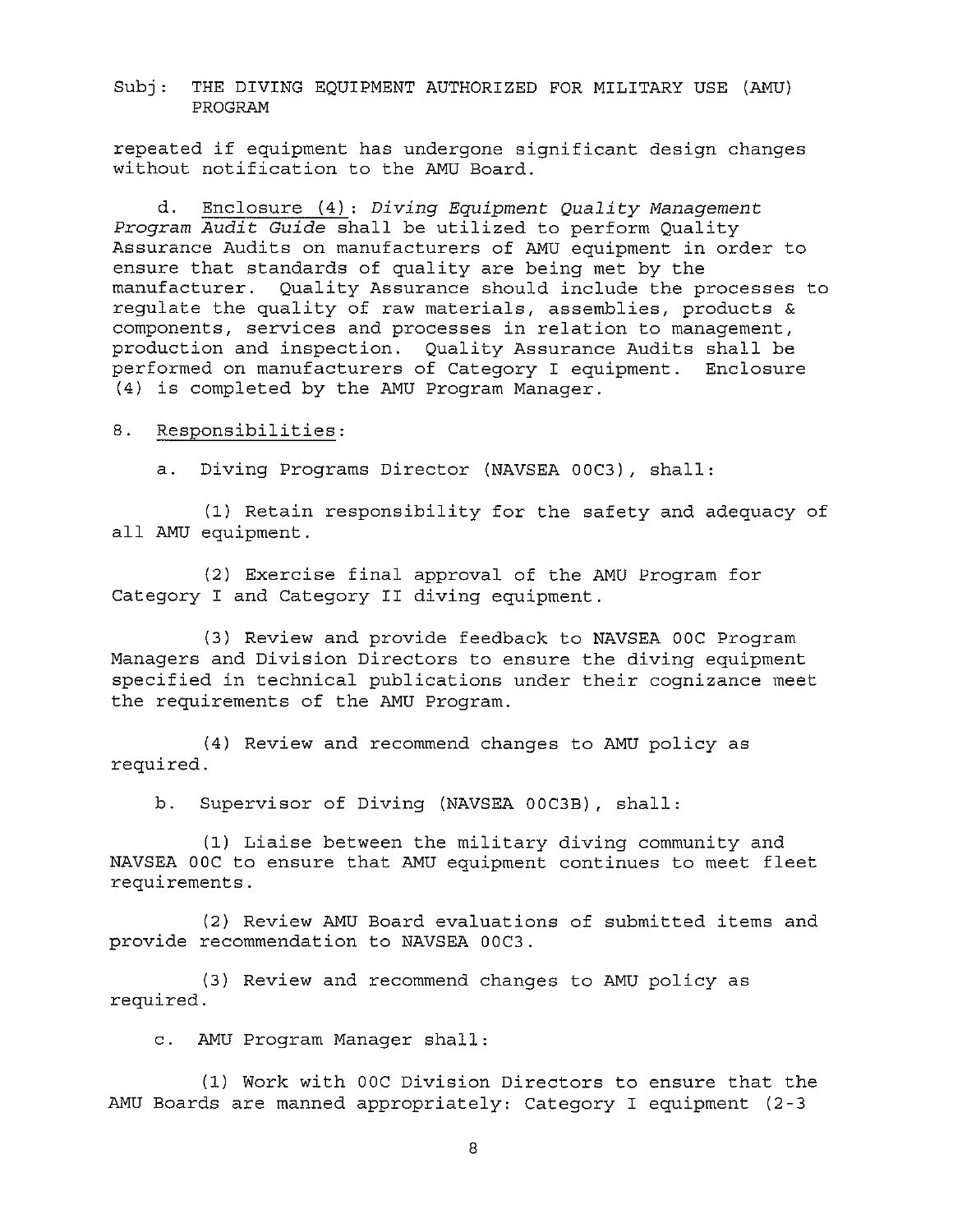Board members), Category II equipment (1-2 Board members) . In addition to Board members, the AMU Program Manager will review every package submitted and consult with applicable subject matter experts.

(2) Liaise with the Sponsor to ensure AMU documentation is complete.

(3 ) Ensure AMU documentation is stored in accordance with local NAVSEA OOC directives with electronic files maintained on either a network drive or in LiveLink. It is understood that historical AMU items (pre 2008) may not have complete files or packages. Provide NAVSEA OOC personnel access to electronic records of AMU documentation.

(4) Distribute AMU package information to be reviewed by the AMU Board Members. Ensure AMU packages are reviewed in accordance with the required schedule. Email distribution is acceptable.

(5) Publish and forward the AMU Board Meeting minutes, and incorporate or resolve meeting comments. Email distribution is acceptable .

(6 ) Serve as a NAVSEA point of contact for testing and evaluation of all proposed AMU equipment items, maintenance of AMU documentation, and coordination of equipment verification activities.

(7) Coordinate AMU Verification activities. Verify configuration of Category I and II equipment periodically Vla manufacturer data calls, site visits or quality assurance audits as required. Notable findings shall be reported to 00C3.

(8) Record approved AMU changes in the web-based AMU application. Liaise with web team to ensure AMU application is operating as intended. Provide an AMU update for the public SUPSALV website (www.supsalv.org ) when required .

(9) Serve as the Lead Auditor during QA Audits of AMU manufacturers .

(10) Review and provide feedback to NAVSEA 00C Program Managers and Division Directors to ensure the diving equipment specified in technical publications under their cognizance meet the requirements of the AMU Program.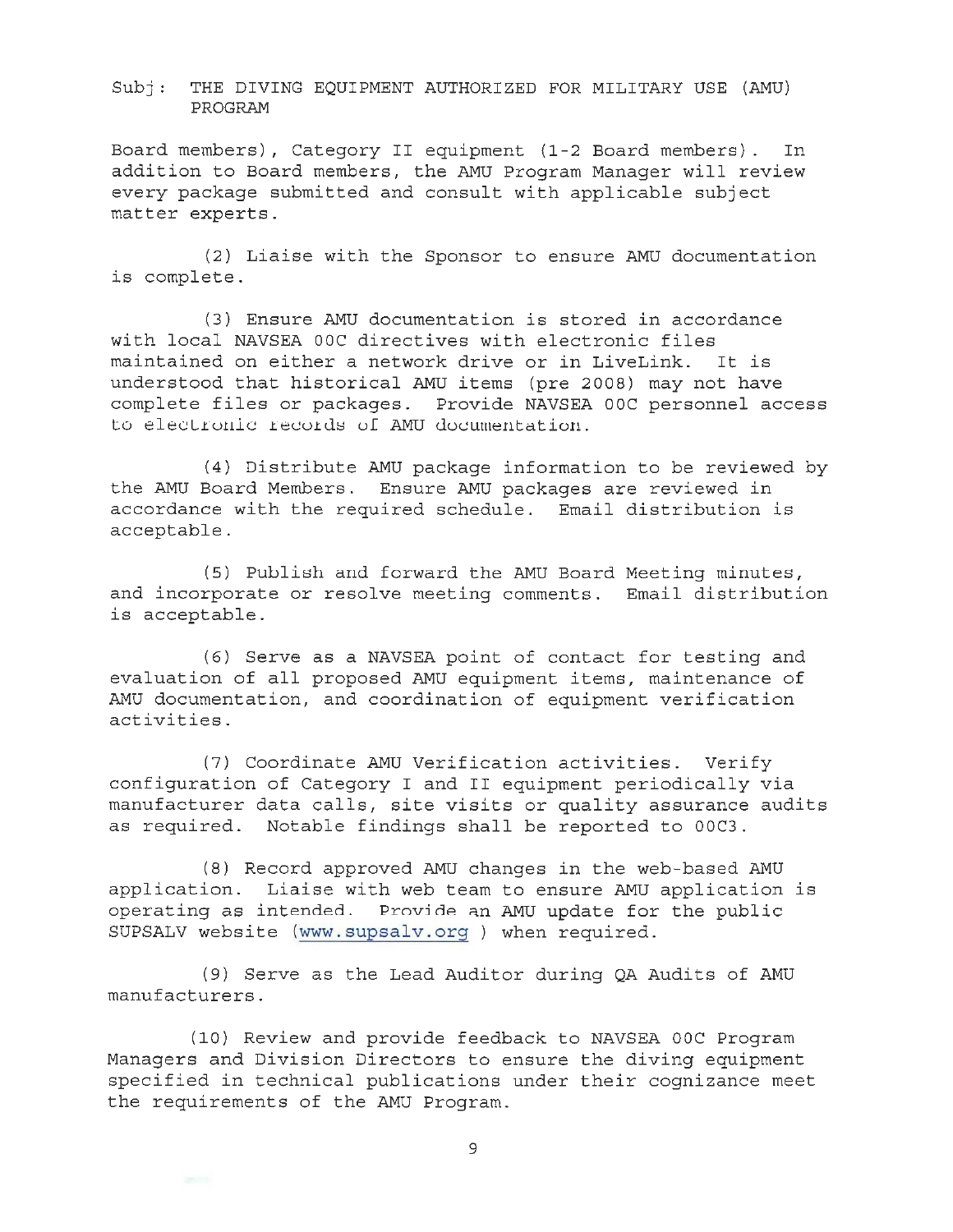(11) Review and recommend changes to AMU policy as required.

d. AMU Board Members shall:

(1) Attend AMU Board Meetings and conduct technical reviews to determine whether candidate diving equipment should be recommended for inclusion on the AMU List.

(2) Make equipment addition and deletion recommendations to the AMU Program Manager.

(3) Provide comments and recommendations to AMU packages within 15 working days of being assigned as a reviewer.

(4) Complete action items that have been assigned during AMU Board Meetings within 15 working days.

(5) As requested by the AMU Program Manager or OOC3, review and provide feedback on technical publications under the cognizance of NAVSEAOOC Divisions.

(6) Review and recommend changes to AMU policy as required.

e. Diving Medical Officer (NAVSEA OOCM), shall:

(1) Ensure the AMU Program Manager (OOC39) is included on all correspondence regarding requests for the use of medical equipment in hyperbaric chambers.

(2) Act as AMU board member when a request for approval of a medical device is received.

f. Test and Evaluation Facilities shall:

(1) Test and evaluate equipment in accordance with the approved NAVSEA DOC testing criteria provided by the AMU Program Manager and make AMU recommendations to the AMU Program Manager.

(2) Ensure test and evaluation deliverables are completed, as directed.

(3) Ensure the AMU Program Manager is informed of any changes in the testing, schedule or funding estimates from what was determined by AMU Board review.